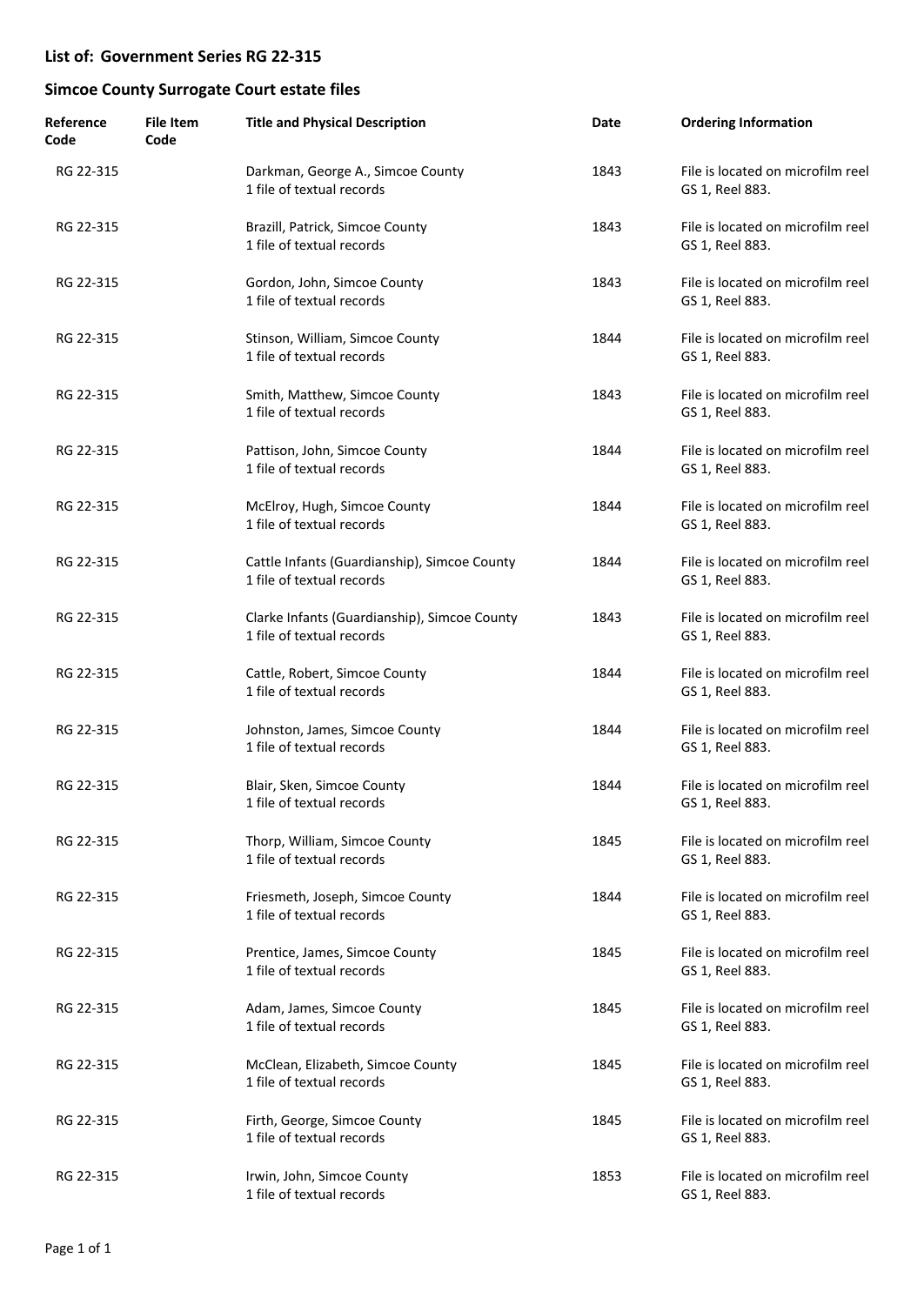| Reference<br>Code | File Item<br>Code | <b>Title and Physical Description</b>                                     | Date | <b>Ordering Information</b>                          |
|-------------------|-------------------|---------------------------------------------------------------------------|------|------------------------------------------------------|
| RG 22-315         |                   | McDonnell, Michael, Simcoe County<br>1 file of textual records            | 1845 | File is located on microfilm reel<br>GS 1, Reel 883. |
| RG 22-315         |                   | Armstrong, Christopher, Simcoe County<br>1 file of textual records        | 1845 | File is located on microfilm reel<br>GS 1, Reel 883. |
| RG 22-315         |                   | Hill, William, Simcoe County<br>1 file of textual records                 | 1845 | File is located on microfilm reel<br>GS 1, Reel 883. |
| RG 22-315         |                   | Buckle, Hugh, Simcoe County<br>1 file of textual records                  | 1846 | File is located on microfilm reel<br>GS 1, Reel 883. |
| RG 22-315         |                   | Allen, William, Simcoe County<br>1 file of textual records                | 1846 | File is located on microfilm reel<br>GS 1, Reel 883. |
| RG 22-315         |                   | Clunes, George, Simcoe County<br>1 file of textual records                | 1846 | File is located on microfilm reel<br>GS 1, Reel 883. |
| RG 22-315         |                   | Johnson, John, Simcoe County<br>1 file of textual records                 | 1846 | File is located on microfilm reel<br>GS 1, Reel 883. |
| RG 22-315         |                   | Henderson, Thomas, Simcoe County<br>1 file of textual records             | 1846 | File is located on microfilm reel<br>GS 1, Reel 883. |
| RG 22-315         |                   | Hughs, Samuel L., Simcoe County<br>1 file of textual records              | 1846 | File is located on microfilm reel<br>GS 1, Reel 883. |
| RG 22-315         |                   | Heaton, William, Simcoe County<br>1 file of textual records               | 1847 | File is located on microfilm reel<br>GS 1, Reel 883. |
| RG 22-315         |                   | Horne, James, Simcoe County<br>1 file of textual records                  | 1851 | File is located on microfilm reel<br>GS 1, Reel 883. |
| RG 22-315         |                   | Hughes, Thomas, Simcoe County<br>1 file of textual records                | 1847 | File is located on microfilm reel<br>GS 1, Reel 883. |
| RG 22-315         |                   | Hughes, Robert (Guardianship), Simcoe County<br>1 file of textual records | 1847 | File is located on microfilm reel<br>GS 1, Reel 883. |
| RG 22-315         |                   | Lowry, John, Simcoe County<br>1 file of textual records                   | 1847 | File is located on microfilm reel<br>GS 1, Reel 883. |
| RG 22-315         |                   | Dunham, Joseph, Simcoe County<br>1 file of textual records                | 1846 | File is located on microfilm reel<br>GS 1, Reel 883. |
| RG 22-315         |                   | McKay, Donald, Simcoe County<br>1 file of textual records                 | 1847 | File is located on microfilm reel<br>GS 1, Reel 883. |
| RG 22-315         |                   | Perry, John, Simcoe County<br>1 file of textual records                   | 1855 | File is located on microfilm reel<br>GS 1, Reel 883. |
| RG 22-315         |                   | Brandon, Matthew, Simcoe County<br>1 file of textual records              | 1847 | File is located on microfilm reel<br>GS 1, Reel 883. |
| RG 22-315         |                   | Hodges, Richard, Simcoe County<br>1 file of textual records               | 1847 | File is located on microfilm reel<br>GS 1, Reel 883. |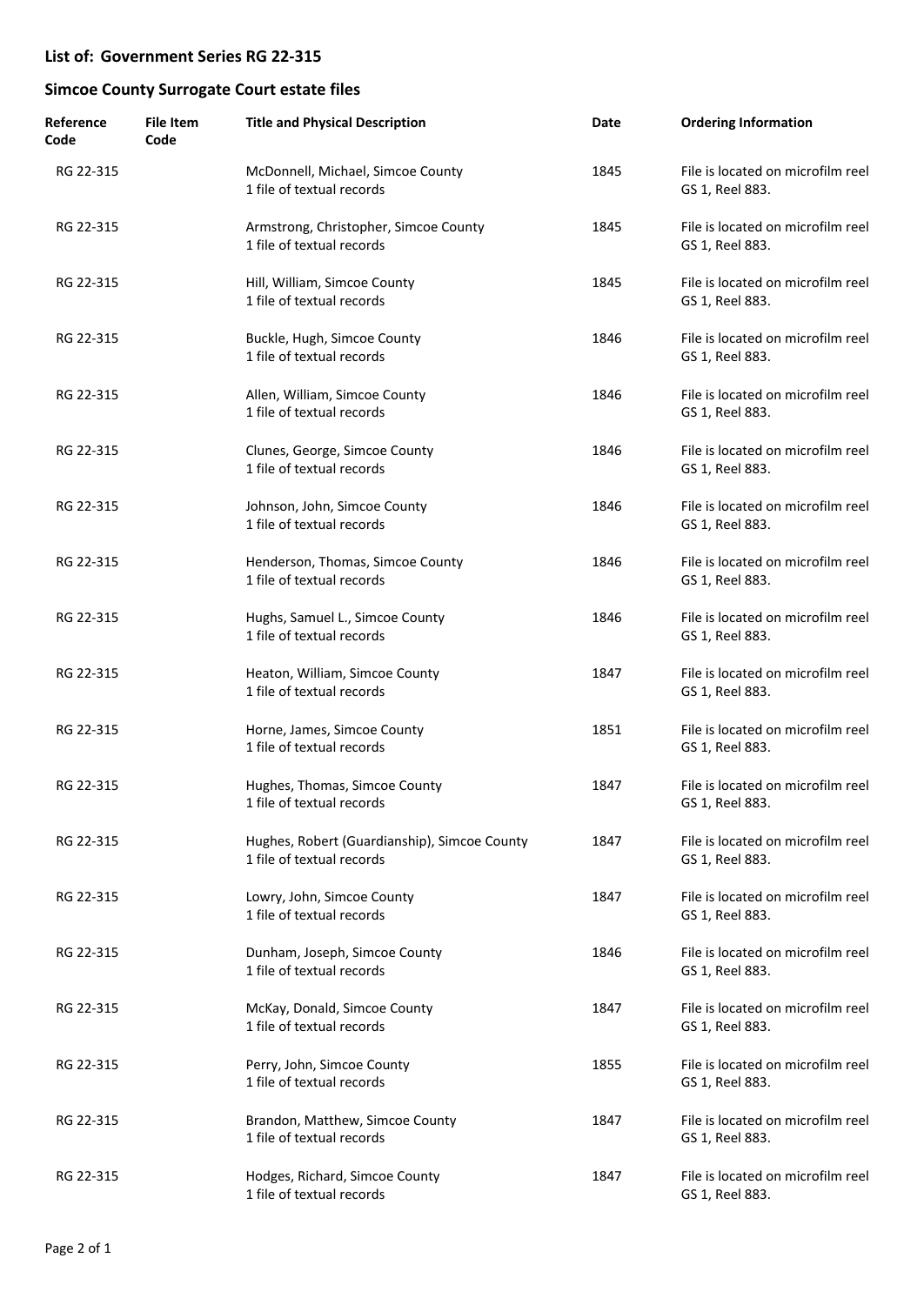| Reference<br>Code | <b>File Item</b><br>Code | <b>Title and Physical Description</b>                                     | Date | <b>Ordering Information</b>                          |
|-------------------|--------------------------|---------------------------------------------------------------------------|------|------------------------------------------------------|
| RG 22-315         |                          | Wickens, James, Simcoe County<br>1 file of textual records                | 1847 | File is located on microfilm reel<br>GS 1, Reel 883. |
| RG 22-315         |                          | Fehely Infants (Guardianship), Simcoe County<br>1 file of textual records | 1847 | File is located on microfilm reel<br>GS 1, Reel 883. |
| RG 22-315         |                          | Cain, Hugh, Simcoe County<br>1 file of textual records                    | 1847 | File is located on microfilm reel<br>GS 1, Reel 883. |
| RG 22-315         |                          | Moore, Robert McK., Simcoe County<br>1 file of textual records            | 1848 | File is located on microfilm reel<br>GS 1, Reel 883. |
| RG 22-315         |                          | Sythes Infants (Guardianship), Simcoe County<br>1 file of textual records | 1848 | File is located on microfilm reel<br>GS 1, Reel 883. |
| RG 22-315         |                          | Ferris, William, Simcoe County<br>1 file of textual records               | 1848 | File is located on microfilm reel<br>GS 1, Reel 883. |
| RG 22-315         |                          | McKennan, Patrick, Simcoe County<br>1 file of textual records             | 1848 | File is located on microfilm reel<br>GS 1, Reel 883. |
| RG 22-315         |                          | Armstrong, James, Simcoe County<br>1 file of textual records              | 1848 | File is located on microfilm reel<br>GS 1, Reel 883. |
| RG 22-315         |                          | Fletcher, Archibald, Simcoe County<br>1 file of textual records           | 1848 | File is located on microfilm reel<br>GS 1, Reel 883. |
| RG 22-315         |                          | Banting, Charles, Simcoe County<br>1 file of textual records              | 1847 | File is located on microfilm reel<br>GS 1, Reel 883. |
| RG 22-315         |                          | Bannerman, Alexander, Simcoe County<br>1 file of textual records          | 1848 | File is located on microfilm reel<br>GS 1, Reel 883. |
| RG 22-315         |                          | Jackson, John, Simcoe County<br>1 file of textual records                 | 1848 | File is located on microfilm reel<br>GS 1, Reel 883. |
| RG 22-315         |                          | Doolittle, John, Simcoe County<br>1 file of textual records               | 1848 | File is located on microfilm reel<br>GS 1, Reel 883. |
| RG 22-315         |                          | Campbell, Laughlin, Simcoe County<br>1 file of textual records            | 1848 | File is located on microfilm reel<br>GS 1, Reel 883. |
| RG 22-315         |                          | Todd, Charles, Simcoe County<br>1 file of textual records                 | 1851 | File is located on microfilm reel<br>GS 1, Reel 883. |
| RG 22-315         |                          | Sythes, William, Simcoe County<br>1 file of textual records               | 1848 | File is located on microfilm reel<br>GS 1, Reel 883. |
| RG 22-315         |                          | Wallace, James, Simcoe County<br>1 file of textual records                | 1848 | File is located on microfilm reel<br>GS 1, Reel 883. |
| RG 22-315         |                          | Ellis, James, Simcoe County<br>1 file of textual records                  | 1848 | File is located on microfilm reel<br>GS 1, Reel 883. |
| RG 22-315         |                          | Wells, James, Simcoe County<br>1 file of textual records                  | 1848 | File is located on microfilm reel<br>GS 1, Reel 883. |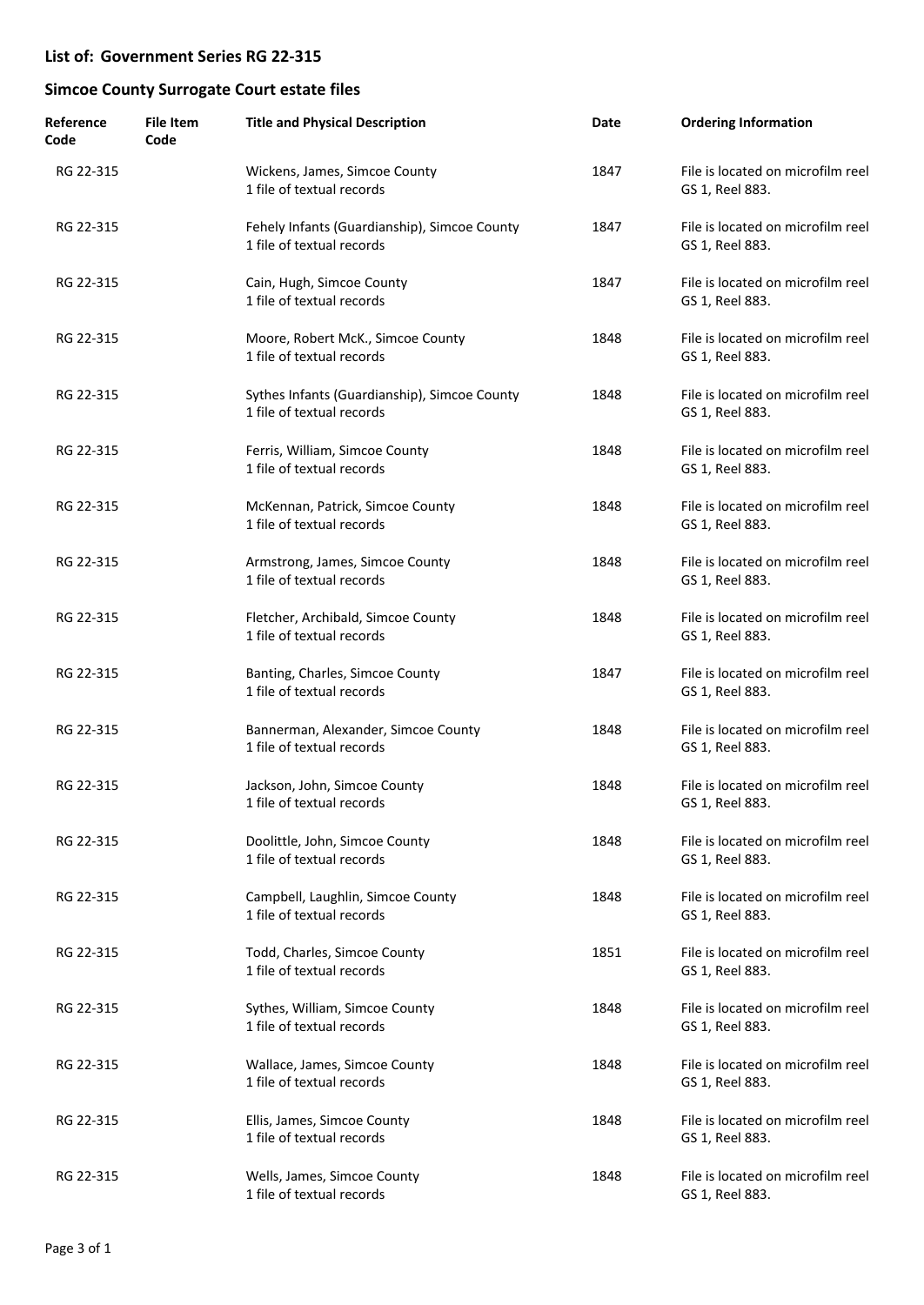| Reference<br>Code | <b>File Item</b><br>Code | <b>Title and Physical Description</b>                                     | Date | <b>Ordering Information</b>                          |
|-------------------|--------------------------|---------------------------------------------------------------------------|------|------------------------------------------------------|
| RG 22-315         |                          | Fitten, Robert, Simcoe County<br>1 file of textual records                | 1849 | File is located on microfilm reel<br>GS 1, Reel 883. |
| RG 22-315         |                          | Osman, Conrad Sr., Simcoe County<br>1 file of textual records             | 1849 | File is located on microfilm reel<br>GS 1, Reel 883. |
| RG 22-315         |                          | Lewis, John, Simcoe County<br>1 file of textual records                   | 1849 | File is located on microfilm reel<br>GS 1, Reel 883. |
| RG 22-315         |                          | Flurie, Henery, Simcoe County<br>1 file of textual records                | 1849 | File is located on microfilm reel<br>GS 1, Reel 883. |
| RG 22-315         |                          | Magee, Letitia, Simcoe County<br>1 file of textual records                | 1849 | File is located on microfilm reel<br>GS 1, Reel 883. |
| RG 22-315         |                          | Sedan, George, Simcoe County<br>1 file of textual records                 | 1849 | File is located on microfilm reel<br>GS 1, Reel 883. |
| RG 22-315         |                          | Richardson, John, Simcoe County<br>1 file of textual records              | 1849 | File is located on microfilm reel<br>GS 1, Reel 883. |
| RG 22-315         |                          | Spraul, William, Simcoe County<br>1 file of textual records               | 1849 | File is located on microfilm reel<br>GS 1, Reel 883. |
| RG 22-315         |                          | Ingram, George, Simcoe County<br>1 file of textual records                | 1850 | File is located on microfilm reel<br>GS 1, Reel 883. |
| RG 22-315         |                          | Dunham Infants (Guardianship), Simcoe County<br>1 file of textual records | 1850 | File is located on microfilm reel<br>GS 1, Reel 883. |
| RG 22-315         |                          | Walker, John, Simcoe County<br>1 file of textual records                  | 1850 | File is located on microfilm reel<br>GS 1, Reel 883. |
| RG 22-315         |                          | Devlin, John, Simcoe County<br>1 file of textual records                  | 1850 | File is located on microfilm reel<br>GS 1, Reel 883. |
| RG 22-315         |                          | Carson, William, Simcoe County<br>1 file of textual records               | 1850 | File is located on microfilm reel<br>GS 1, Reel 883. |
| RG 22-315         |                          | Armstrong, Thomas S., Simcoe County<br>1 file of textual records          | 1850 | File is located on microfilm reel<br>GS 1, Reel 883. |
| RG 22-315         |                          | Thompson, John, Simcoe County<br>1 file of textual records                | 1850 | File is located on microfilm reel<br>GS 1, Reel 883. |
| RG 22-315         |                          | Keating, Horace W., Simcoe County<br>1 file of textual records            | 1850 | File is located on microfilm reel<br>GS 1, Reel 883. |
| RG 22-315         |                          | Leef, David R., Simcoe County<br>1 file of textual records                | 1850 | File is located on microfilm reel<br>GS 1, Reel 883. |
| RG 22-315         |                          | Boals, James, Simcoe County<br>1 file of textual records                  | 1850 | File is located on microfilm reel<br>GS 1, Reel 883. |
| RG 22-315         |                          | Morrison, John, Simcoe County<br>1 file of textual records                | 1850 | File is located on microfilm reel<br>GS 1, Reel 883. |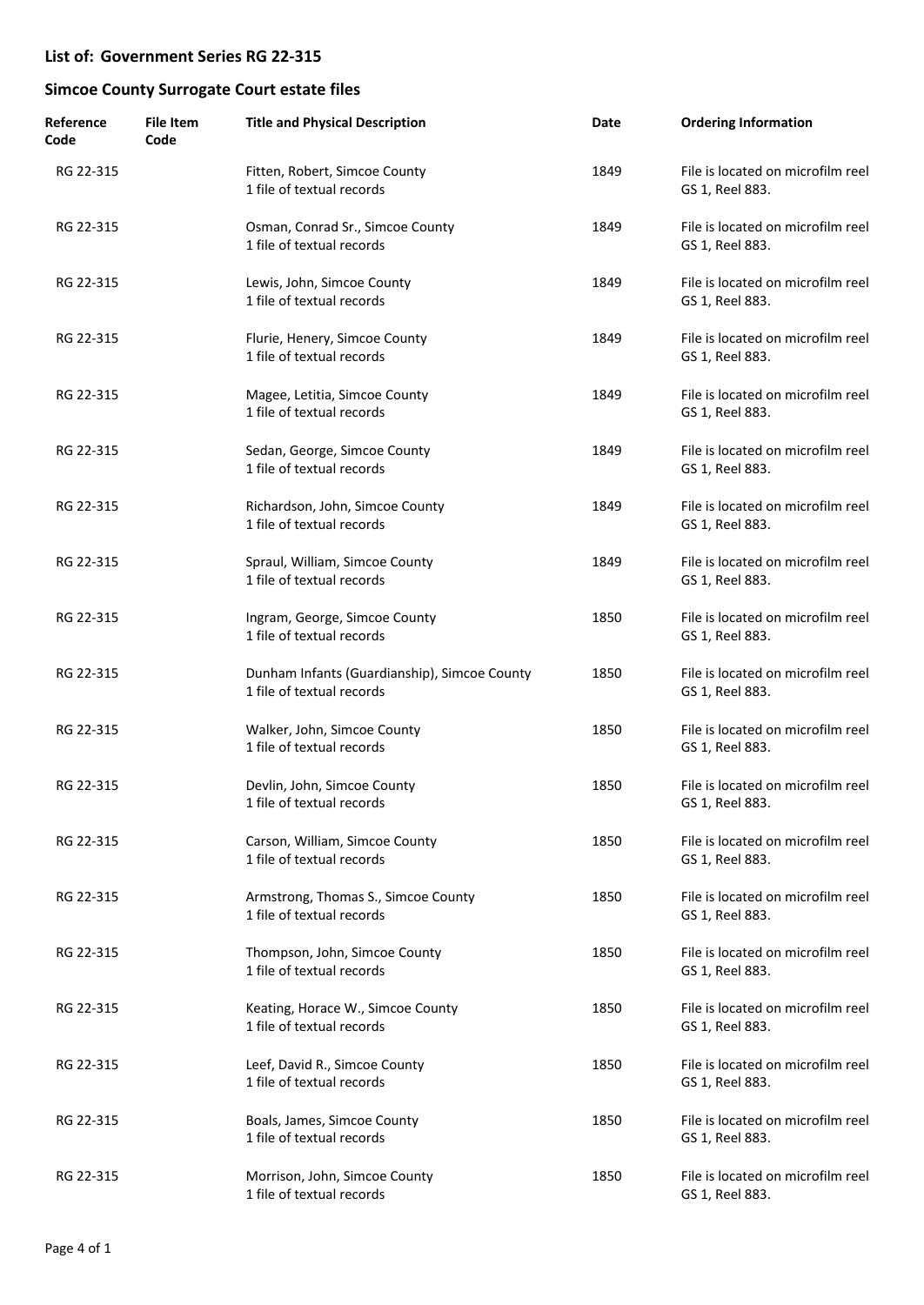| Reference<br>Code | <b>File Item</b><br>Code | <b>Title and Physical Description</b>                                      | Date | <b>Ordering Information</b>                          |
|-------------------|--------------------------|----------------------------------------------------------------------------|------|------------------------------------------------------|
| RG 22-315         |                          | Hunter, James, Simcoe County<br>1 file of textual records                  | 1851 | File is located on microfilm reel<br>GS 1, Reel 883. |
| RG 22-315         |                          | Cerswell, Andrew, Simcoe County<br>1 file of textual records               | 1851 | File is located on microfilm reel<br>GS 1, Reel 883. |
| RG 22-315         |                          | Moore, Joseph, Simcoe County<br>1 file of textual records                  | 1851 | File is located on microfilm reel<br>GS 1, Reel 883. |
| RG 22-315         |                          | Todd, John, Simcoe County<br>1 file of textual records                     | 1851 | File is located on microfilm reel<br>GS 1, Reel 883. |
| RG 22-315         |                          | Dawson, John, Simcoe County<br>1 file of textual records                   | 1851 | File is located on microfilm reel<br>GS 1, Reel 883. |
| RG 22-315         |                          | Banting, James, Simcoe County<br>1 file of textual records                 | 1851 | File is located on microfilm reel<br>GS 1, Reel 883. |
| RG 22-315         |                          | Baskerville, William, Simcoe County<br>1 file of textual records           | 1861 | File is located on microfilm reel<br>GS 1, Reel 883. |
| RG 22-315         |                          | McArthur, Malcolm, Simcoe County<br>1 file of textual records              | 1851 | File is located on microfilm reel<br>GS 1, Reel 883. |
| RG 22-315         |                          | Coffey, John, Simcoe County<br>1 file of textual records                   | 1851 | File is located on microfilm reel<br>GS 1, Reel 883. |
| RG 22-315         |                          | Herrican, John, Simcoe County<br>1 file of textual records                 | 1851 | File is located on microfilm reel<br>GS 1, Reel 883. |
| RG 22-315         |                          | Christy, John, Simcoe County<br>1 file of textual records                  | 1851 | File is located on microfilm reel<br>GS 1, Reel 883. |
| RG 22-315         |                          | Watson, Francis, Simcoe County<br>1 file of textual records                | 1851 | File is located on microfilm reel<br>GS 1, Reel 883. |
| RG 22-315         |                          | Penfeld, Adney, Simcoe County<br>1 file of textual records                 | 1851 | File is located on microfilm reel<br>GS 1, Reel 883. |
| RG 22-315         |                          | McBride Infants (Guardianship), Simcoe County<br>1 file of textual records | 1851 | File is located on microfilm reel<br>GS 1, Reel 883. |
| RG 22-315         |                          | Hart, Isaac, Simcoe County<br>1 file of textual records                    | 1851 | File is located on microfilm reel<br>GS 1, Reel 883. |
| RG 22-315         |                          | Long, Richard, Simcoe County<br>1 file of textual records                  | 1851 | File is located on microfilm reel<br>GS 1, Reel 883. |
| RG 22-315         |                          | Coffey, John, Simcoe County<br>1 file of textual records                   | 1851 | File is located on microfilm reel<br>GS 1, Reel 883. |
| RG 22-315         |                          | Robins, Jethro, Simcoe County<br>1 file of textual records                 | 1852 | File is located on microfilm reel<br>GS 1, Reel 883. |
| RG 22-315         |                          | Cramble, Arthur, Simcoe County<br>1 file of textual records                | 1852 | File is located on microfilm reel<br>GS 1, Reel 883. |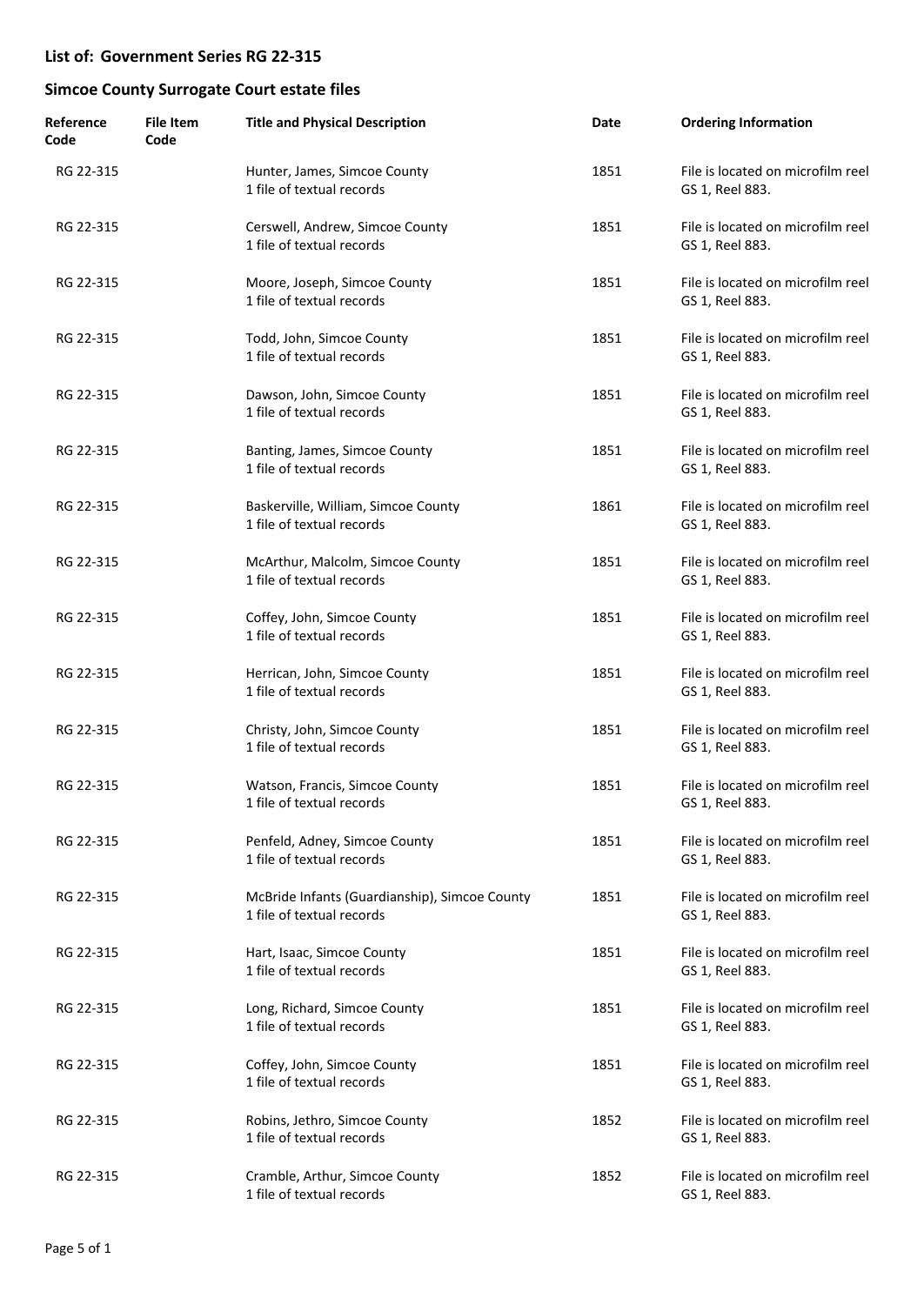| Reference<br>Code | <b>File Item</b><br>Code | <b>Title and Physical Description</b>                         | Date | <b>Ordering Information</b>                          |
|-------------------|--------------------------|---------------------------------------------------------------|------|------------------------------------------------------|
| RG 22-315         |                          | Laird, Robert, Simcoe County<br>1 file of textual records     | 1852 | File is located on microfilm reel<br>GS 1, Reel 884. |
| RG 22-315         |                          | Carrie, John, Simcoe County<br>1 file of textual records      | 1852 | File is located on microfilm reel<br>GS 1, Reel 884. |
| RG 22-315         |                          | Shorey, William, Simcoe County<br>1 file of textual records   | 1852 | File is located on microfilm reel<br>GS 1, Reel 884. |
| RG 22-315         |                          | Donnan, Adam, Simcoe County<br>1 file of textual records      | 1851 | File is located on microfilm reel<br>GS 1, Reel 884. |
| RG 22-315         |                          | Latimer, John, Simcoe County<br>1 file of textual records     | 1852 | File is located on microfilm reel<br>GS 1, Reel 884. |
| RG 22-315         |                          | Ellison, Daniel, Simcoe County<br>1 file of textual records   | 1852 | File is located on microfilm reel<br>GS 1, Reel 884. |
| RG 22-315         |                          | Thompson, John, Simcoe County<br>1 file of textual records    | 1852 | File is located on microfilm reel<br>GS 1, Reel 884. |
| RG 22-315         |                          | Gunning, William, Simcoe County<br>1 file of textual records  | 1852 | File is located on microfilm reel<br>GS 1, Reel 884. |
| RG 22-315         |                          | Melginnis, Thomas, Simcoe County<br>1 file of textual records | 1852 | File is located on microfilm reel<br>GS 1, Reel 884. |
| RG 22-315         |                          | Downey, John, Simcoe County<br>1 file of textual records      | 1852 | File is located on microfilm reel<br>GS 1, Reel 884. |
| RG 22-315         |                          | Bergen, Michael, Simcoe County<br>1 file of textual records   | 1852 | File is located on microfilm reel<br>GS 1, Reel 884. |
| RG 22-315         |                          | Robertson, John, Simcoe County<br>1 file of textual records   | 1852 | File is located on microfilm reel<br>GS 1, Reel 884. |
| RG 22-315         |                          | White, John, Simcoe County<br>1 file of textual records       | 1852 | File is located on microfilm reel<br>GS 1, Reel 884. |
| RG 22-315         |                          | McMann, Thomas, Simcoe County<br>1 file of textual records    | 1852 | File is located on microfilm reel<br>GS 1, Reel 884. |
| RG 22-315         |                          | Hutchenson, James, Simcoe County<br>1 file of textual records | 1852 | File is located on microfilm reel<br>GS 1, Reel 884. |
| RG 22-315         |                          | Drysdale, James, Simcoe County<br>1 file of textual records   | 1852 | File is located on microfilm reel<br>GS 1, Reel 884. |
| RG 22-315         |                          | Bannerman, John, Simcoe County<br>1 file of textual records   | 1852 | File is located on microfilm reel<br>GS 1, Reel 884. |
| RG 22-315         |                          | Gordon, George, Simcoe County<br>1 file of textual records    | 1852 | File is located on microfilm reel<br>GS 1, Reel 884. |
| RG 22-315         |                          | Weller, Asa, Simcoe County<br>1 file of textual records       | 1852 | File is located on microfilm reel<br>GS 1, Reel 884. |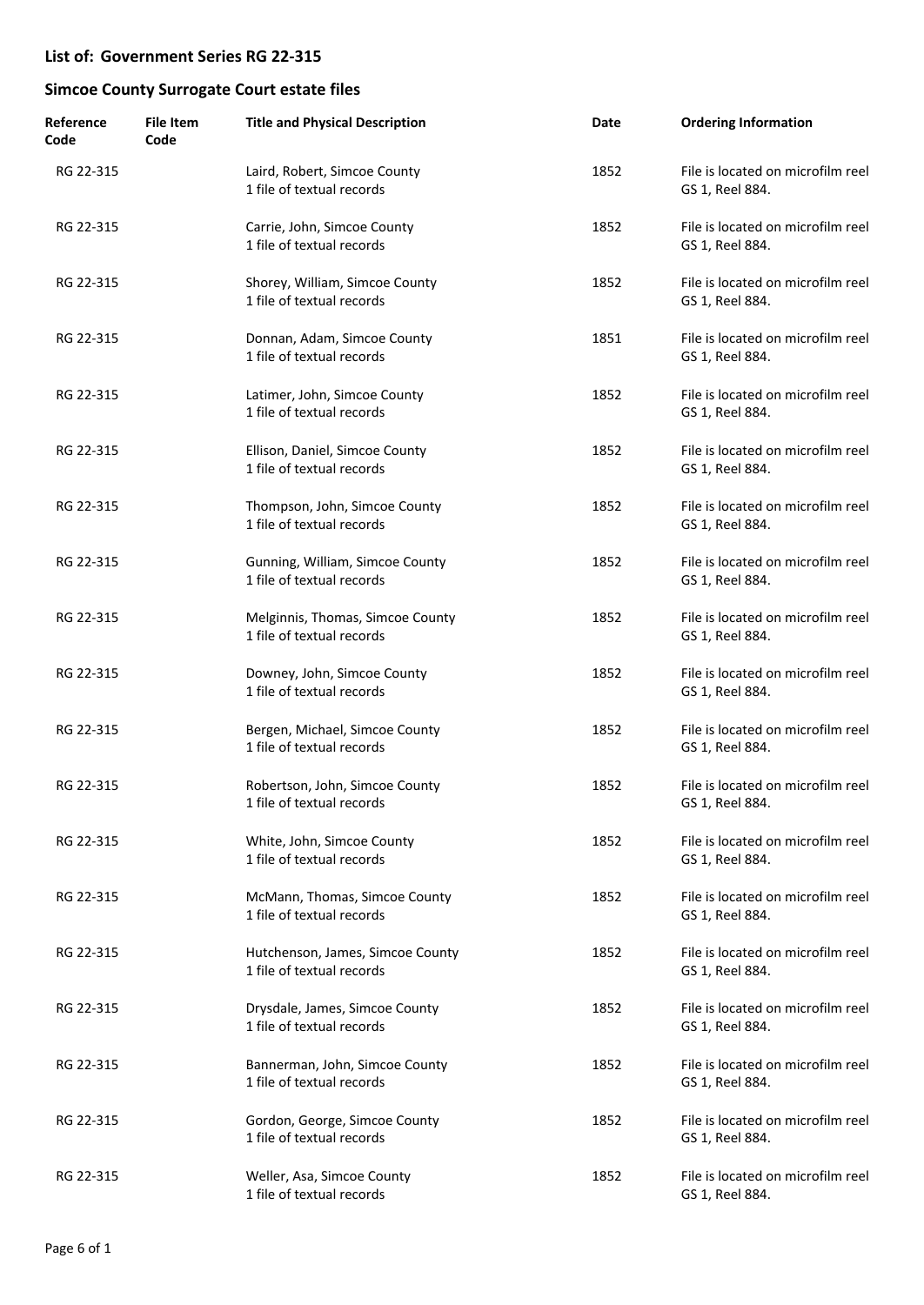| Reference<br>Code | <b>File Item</b><br>Code | <b>Title and Physical Description</b>                                     | Date | <b>Ordering Information</b>                          |
|-------------------|--------------------------|---------------------------------------------------------------------------|------|------------------------------------------------------|
| RG 22-315         |                          | Creighton, James, Simcoe County<br>1 file of textual records              | 1852 | File is located on microfilm reel<br>GS 1, Reel 884. |
| RG 22-315         |                          | Willoughby, Ralph, Simcoe County<br>1 file of textual records             | 1853 | File is located on microfilm reel<br>GS 1, Reel 884. |
| RG 22-315         |                          | Leonard, James, Simcoe County<br>1 file of textual records                | 1853 | File is located on microfilm reel<br>GS 1, Reel 884. |
| RG 22-315         |                          | Bannerman, Donald, Simcoe County<br>1 file of textual records             | 1853 | File is located on microfilm reel<br>GS 1, Reel 884. |
| RG 22-315         |                          | Emms, James, Simcoe County<br>1 file of textual records                   | 1853 | File is located on microfilm reel<br>GS 1, Reel 884. |
| RG 22-315         |                          | Clarke, Duncan, Simcoe County<br>1 file of textual records                | 1862 | File is located on microfilm reel<br>GS 1, Reel 884. |
| RG 22-315         |                          | Debenham, Charles, Simcoe County<br>1 file of textual records             | 1853 | File is located on microfilm reel<br>GS 1, Reel 884. |
| RG 22-315         |                          | Wright, William, Simcoe County<br>1 file of textual records               | 1853 | File is located on microfilm reel<br>GS 1, Reel 884. |
| RG 22-315         |                          | Hill, William, Simcoe County<br>1 file of textual records                 | 1853 | File is located on microfilm reel<br>GS 1, Reel 884. |
| RG 22-315         |                          | Todd, Davidson, Simcoe County<br>1 file of textual records                | 1853 | File is located on microfilm reel<br>GS 1, Reel 884. |
| RG 22-315         |                          | Ball, Joseph, Simcoe County<br>1 file of textual records                  | 1853 | File is located on microfilm reel<br>GS 1, Reel 884. |
| RG 22-315         |                          | Rogers, Abraham, Simcoe County<br>1 file of textual records               | 1853 | File is located on microfilm reel<br>GS 1, Reel 884. |
| RG 22-315         |                          | Call, John, Simcoe County<br>1 file of textual records                    | 1853 | File is located on microfilm reel<br>GS 1, Reel 884. |
| RG 22-315         |                          | Ausman Infants (Guardianship), Simcoe County<br>1 file of textual records | 1853 | File is located on microfilm reel<br>GS 1, Reel 884. |
| RG 22-315         |                          | Dunlop, Thomas, Simcoe County<br>1 file of textual records                | 1853 | File is located on microfilm reel<br>GS 1, Reel 884. |
| RG 22-315         |                          | Gamble, William, Simcoe County<br>1 file of textual records               | 1853 | File is located on microfilm reel<br>GS 1, Reel 884. |
| RG 22-315         |                          | Hastings, Thomas, Simcoe County<br>1 file of textual records              | 1853 | File is located on microfilm reel<br>GS 1, Reel 884. |
| RG 22-315         |                          | Irwin Infants (Guardianship), Simcoe County<br>1 file of textual records  | 1853 | File is located on microfilm reel<br>GS 1, Reel 884. |
| RG 22-315         |                          | Gamble, John (Guardianship), Simcoe County<br>1 file of textual records   | 1853 | File is located on microfilm reel<br>GS 1, Reel 884. |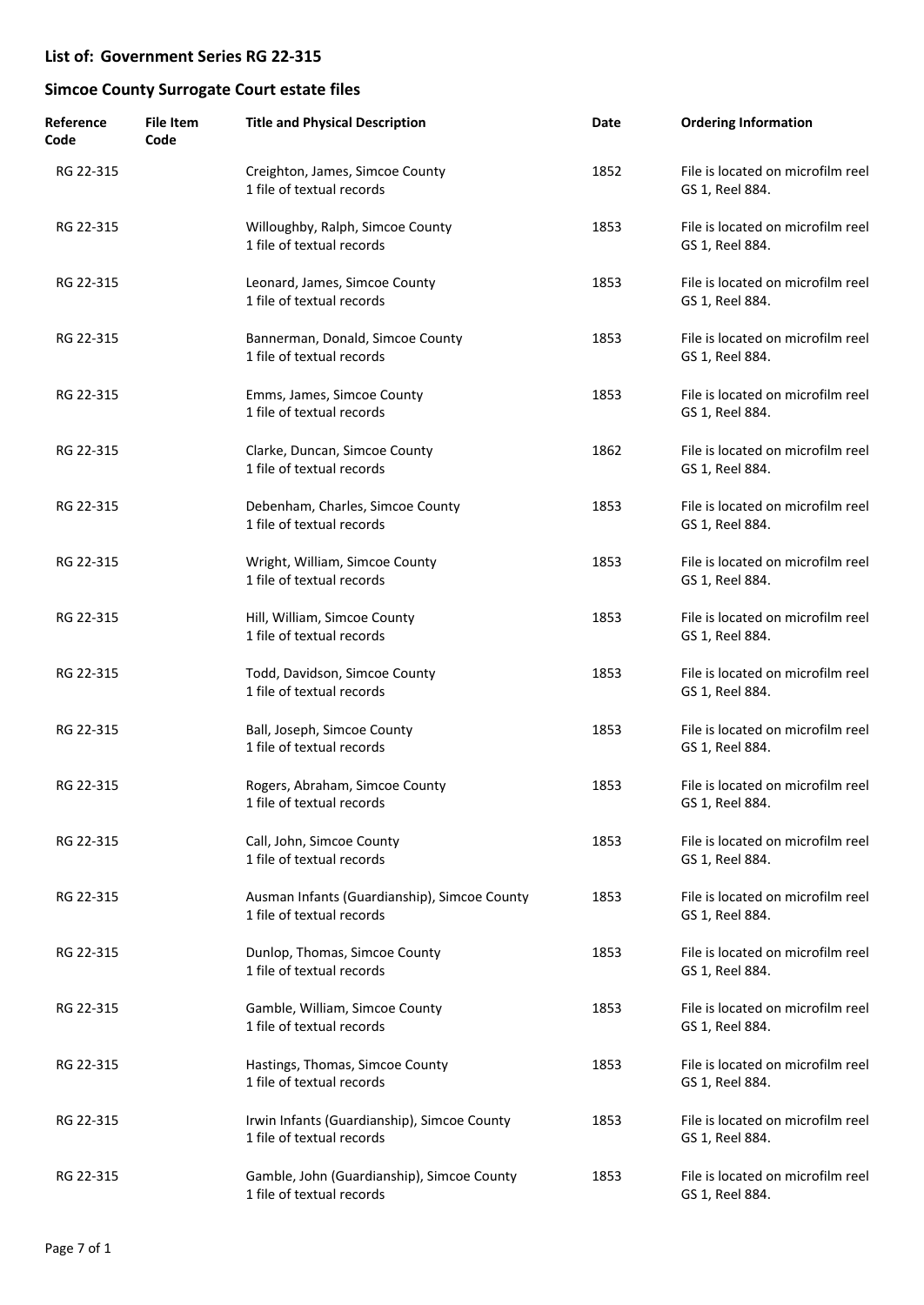| Reference<br>Code | <b>File Item</b><br>Code | <b>Title and Physical Description</b>                           | Date | <b>Ordering Information</b>                          |
|-------------------|--------------------------|-----------------------------------------------------------------|------|------------------------------------------------------|
| RG 22-315         |                          | Bourn, George, Simcoe County<br>1 file of textual records       | 1853 | File is located on microfilm reel<br>GS 1, Reel 884. |
| RG 22-315         |                          | Gray, James C., Simcoe County<br>1 file of textual records      | 1853 | File is located on microfilm reel<br>GS 1, Reel 884. |
| RG 22-315         |                          | Degear, David, Simcoe County<br>1 file of textual records       | 1853 | File is located on microfilm reel<br>GS 1, Reel 884. |
| RG 22-315         |                          | Lee, John, Simcoe County<br>1 file of textual records           | 1853 | File is located on microfilm reel<br>GS 1, Reel 884. |
| RG 22-315         |                          | Curry, Isaac, Simcoe County<br>1 file of textual records        | 1853 | File is located on microfilm reel<br>GS 1, Reel 884. |
| RG 22-315         |                          | Morrow, William, Simcoe County<br>1 file of textual records     | 1854 | File is located on microfilm reel<br>GS 1, Reel 884. |
| RG 22-315         |                          | Reanie, Robert, Simcoe County<br>1 file of textual records      | 1854 | File is located on microfilm reel<br>GS 1, Reel 884. |
| RG 22-315         |                          | McKay, Angus, Simcoe County<br>1 file of textual records        | 1854 | File is located on microfilm reel<br>GS 1, Reel 884. |
| RG 22-315         |                          | Hammell, William, Simcoe County<br>1 file of textual records    | 1854 | File is located on microfilm reel<br>GS 1, Reel 884. |
| RG 22-315         |                          | Goodwin, William, Simcoe County<br>1 file of textual records    | 1854 | File is located on microfilm reel<br>GS 1, Reel 884. |
| RG 22-315         |                          | Sutherland, Robert, Simcoe County<br>1 file of textual records  | 1854 | File is located on microfilm reel<br>GS 1, Reel 884. |
| RG 22-315         |                          | McClelland, William, Simcoe County<br>1 file of textual records | 1854 | File is located on microfilm reel<br>GS 1, Reel 884. |
| RG 22-315         |                          | Gallagher, Robert, Simcoe County<br>1 file of textual records   | 1854 | File is located on microfilm reel<br>GS 1, Reel 884. |
| RG 22-315         |                          | Dickey, William, Simcoe County<br>1 file of textual records     | 1854 | File is located on microfilm reel<br>GS 1, Reel 884. |
| RG 22-315         |                          | McBride, James, Simcoe County<br>1 file of textual records      | 1854 | File is located on microfilm reel<br>GS 1, Reel 884. |
| RG 22-315         |                          | Burnett, William, Simcoe County<br>1 file of textual records    | 1854 | File is located on microfilm reel<br>GS 1, Reel 884. |
| RG 22-315         |                          | Steel, Thomas, Simcoe County<br>1 file of textual records       | 1854 | File is located on microfilm reel<br>GS 1, Reel 884. |
| RG 22-315         |                          | Doran, Patrick, Simcoe County<br>1 file of textual records      | 1854 | File is located on microfilm reel<br>GS 1, Reel 884. |
| RG 22-315         |                          | Robertson, George, Simcoe County<br>1 file of textual records   | 1854 | File is located on microfilm reel<br>GS 1, Reel 884. |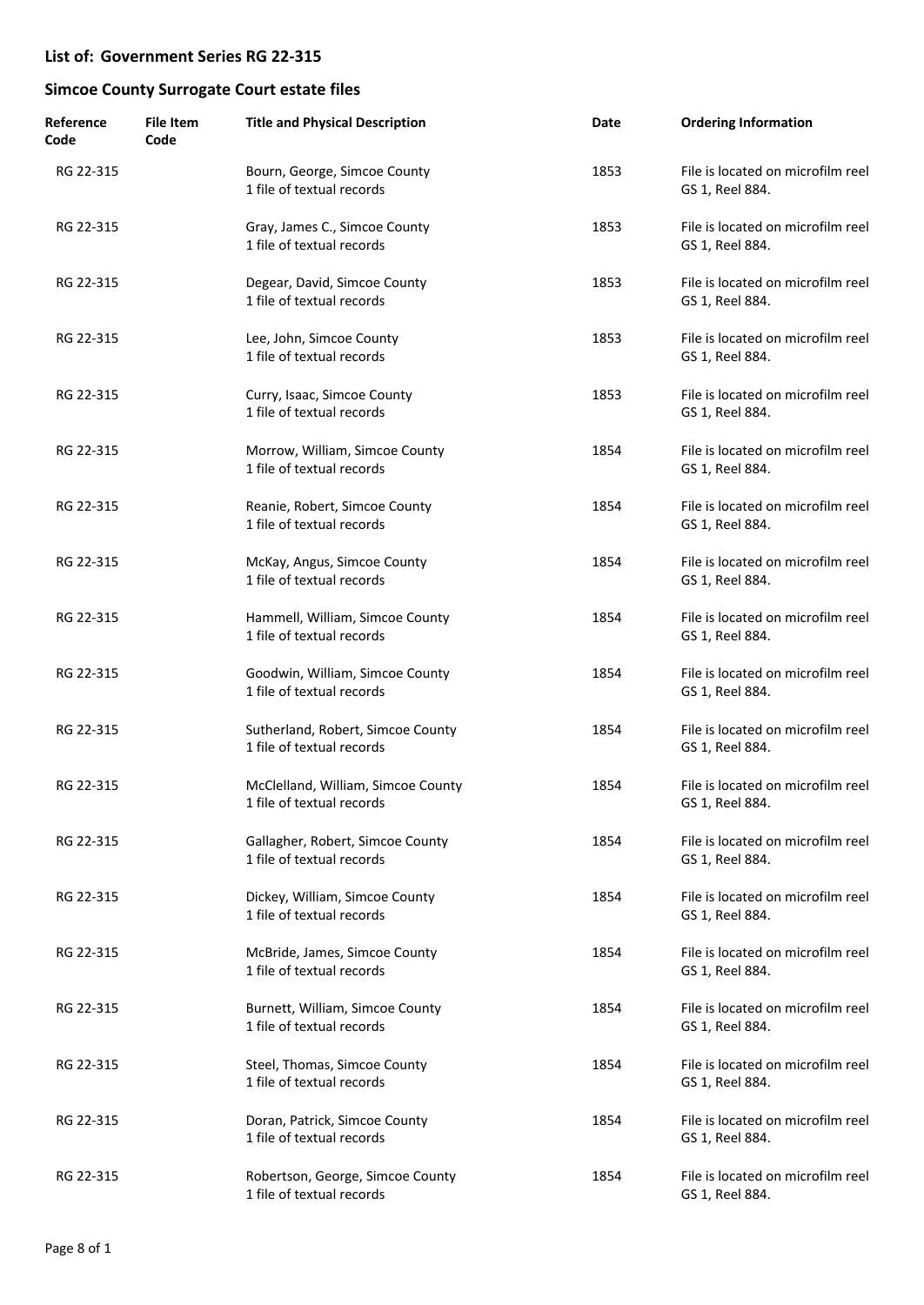| Reference<br>Code | <b>File Item</b><br>Code | <b>Title and Physical Description</b>                                     | Date | <b>Ordering Information</b>                          |
|-------------------|--------------------------|---------------------------------------------------------------------------|------|------------------------------------------------------|
| RG 22-315         |                          | Horne, John, Simcoe County<br>1 file of textual records                   | 1854 | File is located on microfilm reel<br>GS 1, Reel 884. |
| RG 22-315         |                          | Dinwoody, Hugh, Simcoe County<br>1 file of textual records                | 1854 | File is located on microfilm reel<br>GS 1, Reel 884. |
| RG 22-315         |                          | Leonard, William, Simcoe County<br>1 file of textual records              | 1854 | File is located on microfilm reel<br>GS 1, Reel 884. |
| RG 22-315         |                          | Davis, James, Simcoe County<br>1 file of textual records                  | 1854 | File is located on microfilm reel<br>GS 1, Reel 884. |
| RG 22-315         |                          | Wilson, John, Simcoe County<br>1 file of textual records                  | 1854 | File is located on microfilm reel<br>GS 1, Reel 884. |
| RG 22-315         |                          | Taylor, Alexander, Simcoe County<br>1 file of textual records             | 1854 | File is located on microfilm reel<br>GS 1, Reel 884. |
| RG 22-315         |                          | Duff, Robert, Simcoe County<br>1 file of textual records                  | 1854 | File is located on microfilm reel<br>GS 1, Reel 884. |
| RG 22-315         |                          | Wilson, James, Simcoe County<br>1 file of textual records                 | 1854 | File is located on microfilm reel<br>GS 1, Reel 884. |
| RG 22-315         |                          | Monaghan, John, Simcoe County<br>1 file of textual records                | 1854 | File is located on microfilm reel<br>GS 1, Reel 884. |
| RG 22-315         |                          | Delany, Lawrence, Simcoe County<br>1 file of textual records              | 1854 | File is located on microfilm reel<br>GS 1, Reel 884. |
| RG 22-315         |                          | Armstrong, Mary, Simcoe County<br>1 file of textual records               | 1854 | File is located on microfilm reel<br>GS 1, Reel 884. |
| RG 22-315         |                          | Wilson Infants (Guardianship), Simcoe County<br>1 file of textual records | 1854 | File is located on microfilm reel<br>GS 1, Reel 884. |
| RG 22-315         |                          | Bell, Malcolm, Simcoe County<br>1 file of textual records                 | 1855 | File is located on microfilm reel<br>GS 1, Reel 884. |
| RG 22-315         |                          | McEwen, Archibald, Simcoe County<br>1 file of textual records             | 1855 | File is located on microfilm reel<br>GS 1, Reel 884. |
| RG 22-315         |                          | McCormick, John, Simcoe County<br>1 file of textual records               | 1855 | File is located on microfilm reel<br>GS 1, Reel 884. |
| RG 22-315         |                          | Landerkin, James G., Simcoe County<br>1 file of textual records           | 1855 | File is located on microfilm reel<br>GS 1, Reel 884. |
| RG 22-315         |                          | Swan, Oswald, Simcoe County<br>1 file of textual records                  | 1855 | File is located on microfilm reel<br>GS 1, Reel 884. |
| RG 22-315         |                          | Ness, Frederick, Simcoe County<br>1 file of textual records               | 1855 | File is located on microfilm reel<br>GS 1, Reel 884. |
| RG 22-315         |                          | Thompson, Thomas, Simcoe County<br>1 file of textual records              | 1855 | File is located on microfilm reel<br>GS 1, Reel 884. |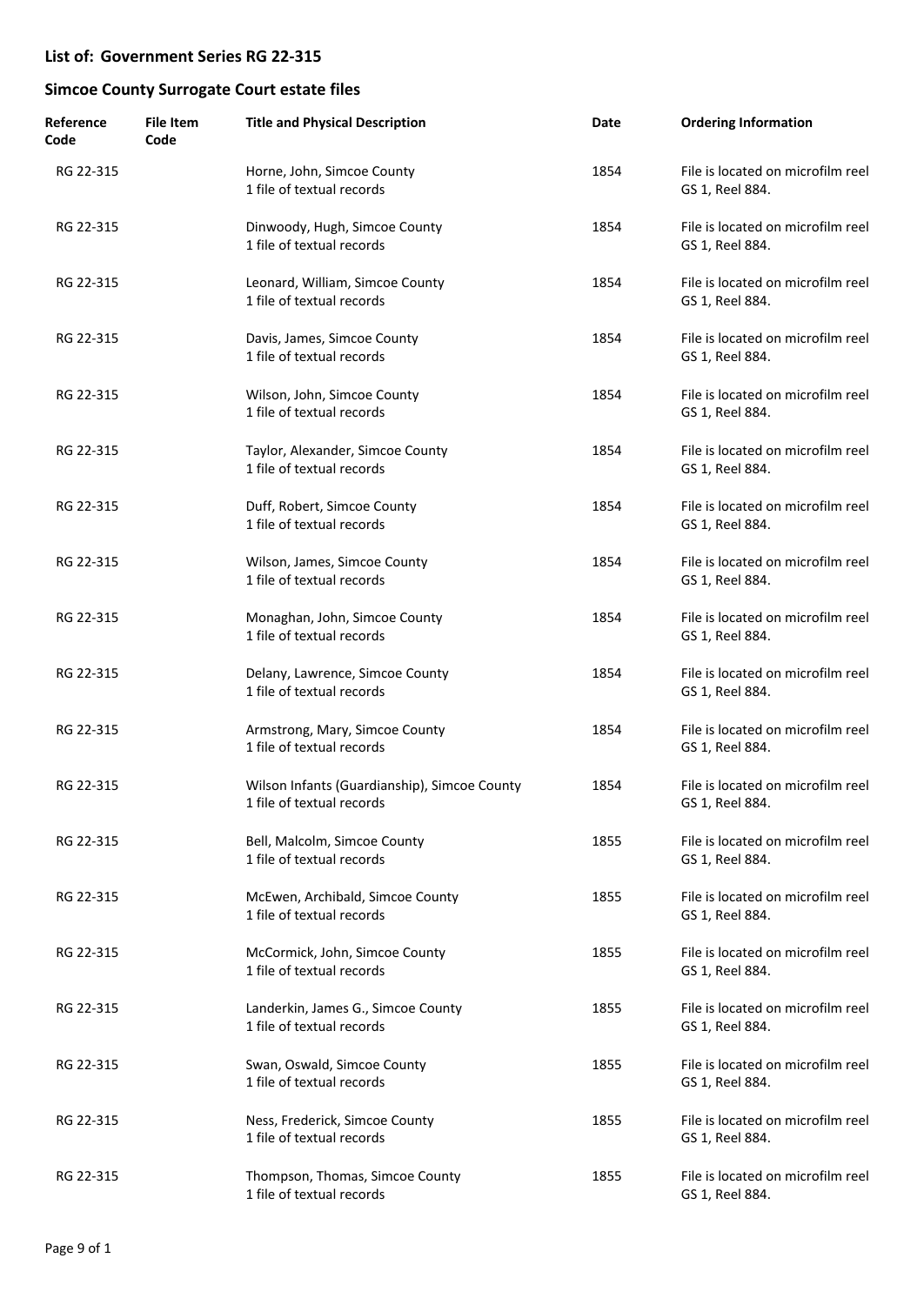| Reference<br>Code | <b>File Item</b><br>Code | <b>Title and Physical Description</b>                          | Date | <b>Ordering Information</b>                          |
|-------------------|--------------------------|----------------------------------------------------------------|------|------------------------------------------------------|
| RG 22-315         |                          | Heyman, Peter, Simcoe County<br>1 file of textual records      | 1854 | File is located on microfilm reel<br>GS 1, Reel 884. |
| RG 22-315         |                          | Lavia, Michael, Simcoe County<br>1 file of textual records     | 1855 | File is located on microfilm reel<br>GS 1, Reel 884. |
| RG 22-315         |                          | McArthur, William, Simcoe County<br>1 file of textual records  | 1855 | File is located on microfilm reel<br>GS 1, Reel 884. |
| RG 22-315         |                          | Robinson, Francis, Simcoe County<br>1 file of textual records  | 1855 | File is located on microfilm reel<br>GS 1, Reel 884. |
| RG 22-315         |                          | Neil, John, Simcoe County<br>1 file of textual records         | 1854 | File is located on microfilm reel<br>GS 1, Reel 884. |
| RG 22-315         |                          | Sibbald, Alexander, Simcoe County<br>1 file of textual records | 1855 | File is located on microfilm reel<br>GS 1, Reel 884. |
| RG 22-315         |                          | Crawford, Robert, Simcoe County<br>1 file of textual records   | 1855 | File is located on microfilm reel<br>GS 1, Reel 884. |
| RG 22-315         |                          | Smith, Norman P., Simcoe County<br>1 file of textual records   | 1855 | File is located on microfilm reel<br>GS 1, Reel 884. |
| RG 22-315         |                          | Brooks, Jonathan, Simcoe County<br>1 file of textual records   | 1855 | File is located on microfilm reel<br>GS 1, Reel 884. |
| RG 22-315         |                          | Nowlan, James, Simcoe County<br>1 file of textual records      | 1855 | File is located on microfilm reel<br>GS 1, Reel 884. |
| RG 22-315         |                          | Bingham, John, Simcoe County<br>1 file of textual records      | 1855 | File is located on microfilm reel<br>GS 1, Reel 884. |
| RG 22-315         |                          | Loke, Daniel, Simcoe County<br>1 file of textual records       | 1855 | File is located on microfilm reel<br>GS 1, Reel 884. |
| RG 22-315         |                          | Ross, Alexander, Simcoe County<br>1 file of textual records    | 1855 | File is located on microfilm reel<br>GS 1, Reel 884. |
| RG 22-315         |                          | Farrell, Patrick, Simcoe County<br>1 file of textual records   | 1855 | File is located on microfilm reel<br>GS 1, Reel 884. |
| RG 22-315         |                          | French, Samuel, Simcoe County<br>1 file of textual records     | 1855 | File is located on microfilm reel<br>GS 1, Reel 884. |
| RG 22-315         |                          | Magee, James, Simcoe County<br>1 file of textual records       | 1855 | File is located on microfilm reel<br>GS 1, Reel 884. |
| RG 22-315         |                          | Belfrey, James, Simcoe County<br>1 file of textual records     | 1855 | File is located on microfilm reel<br>GS 1, Reel 884. |
| RG 22-315         |                          | Soules, Lavinia, Simcoe County<br>1 file of textual records    | 1856 | File is located on microfilm reel<br>GS 1, Reel 884. |
| RG 22-315         |                          | Rogers, John, Simcoe County<br>1 file of textual records       | 1856 | File is located on microfilm reel<br>GS 1, Reel 884. |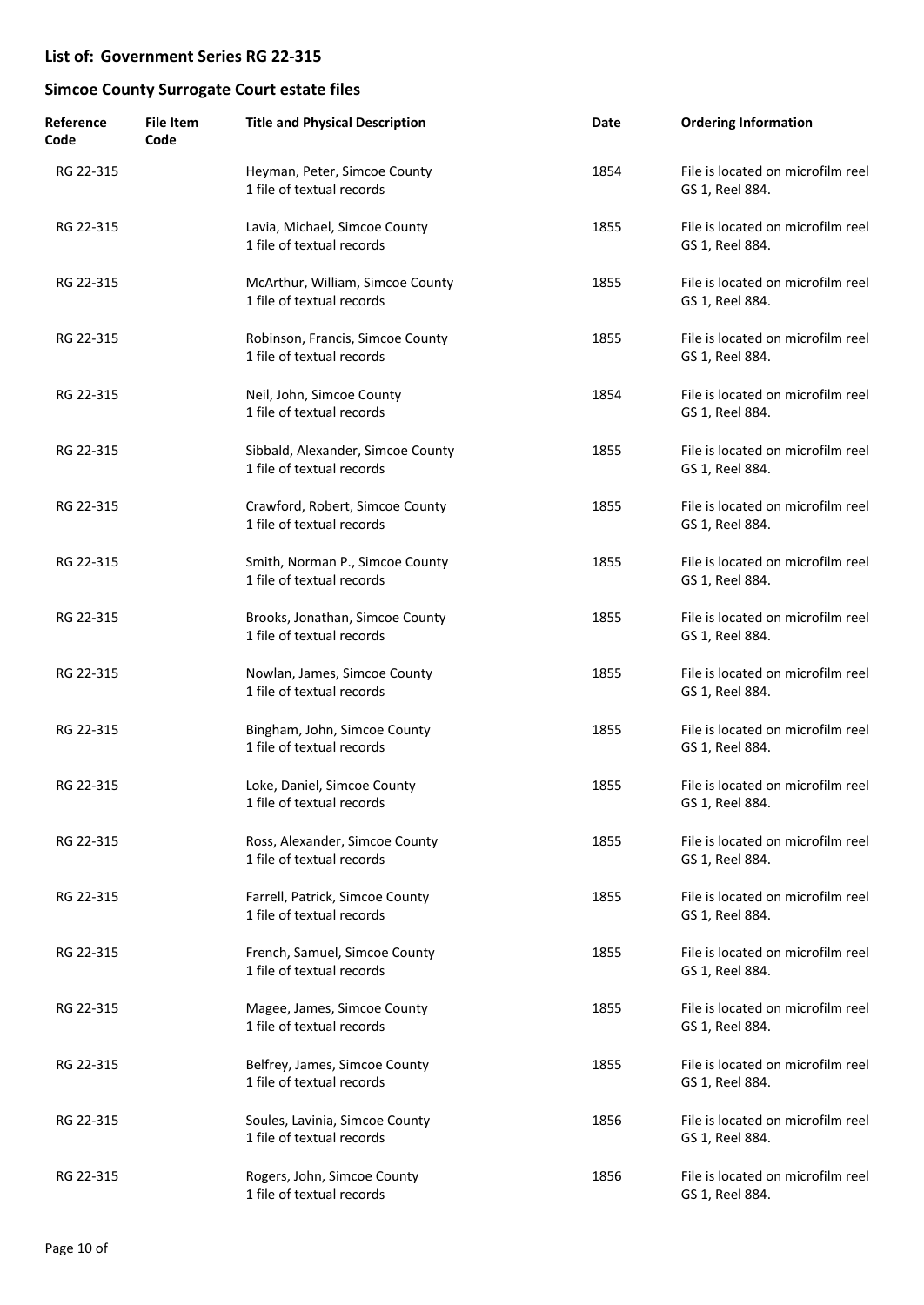| Reference<br>Code | <b>File Item</b><br>Code | <b>Title and Physical Description</b>                                       | Date | <b>Ordering Information</b>                          |
|-------------------|--------------------------|-----------------------------------------------------------------------------|------|------------------------------------------------------|
| RG 22-315         |                          | Tate, Robert, Simcoe County<br>1 file of textual records                    | 1856 | File is located on microfilm reel<br>GS 1, Reel 884. |
| RG 22-315         |                          | Fisher, William, Simcoe County<br>1 file of textual records                 | 1856 | File is located on microfilm reel<br>GS 1, Reel 884. |
| RG 22-315         |                          | Fraser, William, Simcoe County<br>1 file of textual records                 | 1856 | File is located on microfilm reel<br>GS 1, Reel 884. |
| RG 22-315         |                          | Evans, William, Simcoe County<br>1 file of textual records                  | 1856 | File is located on microfilm reel<br>GS 1, Reel 884. |
| RG 22-315         |                          | Parks, Thomas, Simcoe County<br>1 file of textual records                   | 1856 | File is located on microfilm reel<br>GS 1, Reel 884. |
| RG 22-315         |                          | Duke, Henry, Simcoe County<br>1 file of textual records                     | 1856 | File is located on microfilm reel<br>GS 1, Reel 884. |
| RG 22-315         |                          | Tracey, Richard, Simcoe County<br>1 file of textual records                 | 1856 | File is located on microfilm reel<br>GS 1, Reel 884. |
| RG 22-315         |                          | Johnston, Robert, Simcoe County<br>1 file of textual records                | 1856 | File is located on microfilm reel<br>GS 1, Reel 884. |
| RG 22-315         |                          | St. Clair, Andrew, Simcoe County<br>1 file of textual records               | 1856 | File is located on microfilm reel<br>GS 1, Reel 884. |
| RG 22-315         |                          | Curry, John, Simcoe County<br>1 file of textual records                     | 1856 | File is located on microfilm reel<br>GS 1, Reel 884. |
| RG 22-315         |                          | McNabb, Duncan, Simcoe County<br>1 file of textual records                  | 1856 | File is located on microfilm reel<br>GS 1, Reel 884. |
| RG 22-315         |                          | Lynd, Adam, Simcoe County<br>1 file of textual records                      | 1856 | File is located on microfilm reel<br>GS 1, Reel 884. |
| RG 22-315         |                          | Cross, William, Simcoe County<br>1 file of textual records                  | 1856 | File is located on microfilm reel<br>GS 1, Reel 884. |
| RG 22-315         |                          | Lee, Charles, Simcoe County<br>1 file of textual records                    | 1856 | File is located on microfilm reel<br>GS 1, Reel 884. |
| RG 22-315         |                          | McNeill, Alexander, Simcoe County<br>1 file of textual records              | 1856 | File is located on microfilm reel<br>GS 1, Reel 884. |
| RG 22-315         |                          | Miller, William G., Simcoe County<br>1 file of textual records              | 1856 | File is located on microfilm reel<br>GS 1, Reel 884. |
| RG 22-315         |                          | Fletcher, William, Simcoe County<br>1 file of textual records               | 1856 | File is located on microfilm reel<br>GS 1, Reel 884. |
| RG 22-315         |                          | Fletcher Infants (Guardianship), Simcoe County<br>1 file of textual records | 1856 | File is located on microfilm reel<br>GS 1, Reel 884. |
| RG 22-315         |                          | Montgomery, George, Simcoe County<br>1 file of textual records              | 1856 | File is located on microfilm reel<br>GS 1, Reel 884. |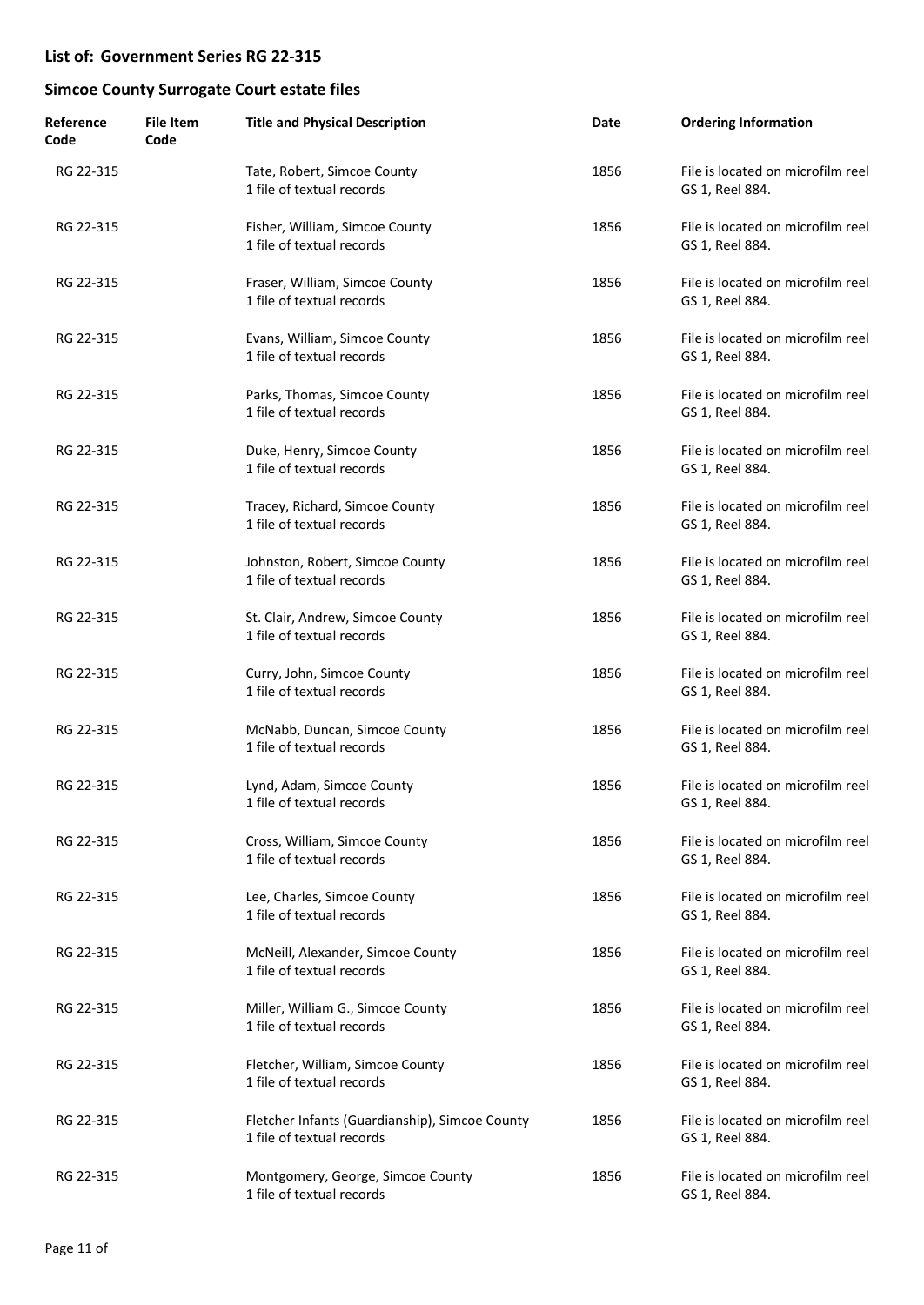| Reference<br>Code | <b>File Item</b><br>Code | <b>Title and Physical Description</b>                                       | Date | <b>Ordering Information</b>                          |
|-------------------|--------------------------|-----------------------------------------------------------------------------|------|------------------------------------------------------|
| RG 22-315         |                          | Noonan, Lawrence, Simcoe County<br>1 file of textual records                | 1856 | File is located on microfilm reel<br>GS 1, Reel 884. |
| RG 22-315         |                          | Jayce, Michael, Simcoe County<br>1 file of textual records                  | 1856 | File is located on microfilm reel<br>GS 1, Reel 884. |
| RG 22-315         |                          | Surtzer, Bolton, Simcoe County<br>1 file of textual records                 | 1856 | File is located on microfilm reel<br>GS 1, Reel 884. |
| RG 22-315         |                          | Moriarty, Michael, Simcoe County<br>1 file of textual records               | 1856 | File is located on microfilm reel<br>GS 1, Reel 884. |
| RG 22-315         |                          | Johnson, William (Guardianship), Simcoe County<br>1 file of textual records | 1856 | File is located on microfilm reel<br>GS 1, Reel 884. |
| RG 22-315         |                          | Jenkins, William, Simcoe County<br>1 file of textual records                | 1856 | File is located on microfilm reel<br>GS 1, Reel 884. |
| RG 22-315         |                          | Gallagher, Hugh Sr., Simcoe County<br>1 file of textual records             | 1856 | File is located on microfilm reel<br>GS 1, Reel 884. |
| RG 22-315         |                          | Gilrie, James, Simcoe County<br>1 file of textual records                   | 1857 | File is located on microfilm reel<br>GS 1, Reel 884. |
| RG 22-315         |                          | Murphy, Felix, Simcoe County<br>1 file of textual records                   | 1857 | File is located on microfilm reel<br>GS 1, Reel 884. |
| RG 22-315         |                          | McLean, James, Simcoe County<br>1 file of textual records                   | 1857 | File is located on microfilm reel<br>GS 1, Reel 884. |
| RG 22-315         |                          | Ellis, John, Simcoe County<br>1 file of textual records                     | 1857 | File is located on microfilm reel<br>GS 1, Reel 884. |
| RG 22-315         |                          | Cacam, Edwards, Simcoe County<br>1 file of textual records                  | 1857 | File is located on microfilm reel<br>GS 1, Reel 884. |
| RG 22-315         |                          | Hebron, Cesar, Simcoe County<br>1 file of textual records                   | 1857 | File is located on microfilm reel<br>GS 1, Reel 884. |
| RG 22-315         |                          | Marks, Edward, Simcoe County<br>1 file of textual records                   | 1857 | File is located on microfilm reel<br>GS 1, Reel 884. |
| RG 22-315         |                          | Peacock, John, Simcoe County<br>1 file of textual records                   | 1857 | File is located on microfilm reel<br>GS 1, Reel 884. |
| RG 22-315         |                          | Fischer, John, Simcoe County<br>1 file of textual records                   | 1857 | File is located on microfilm reel<br>GS 1, Reel 884. |
| RG 22-315         |                          | Gilrie, Alexander, Simcoe County<br>1 file of textual records               | 1857 | File is located on microfilm reel<br>GS 1, Reel 884. |
| RG 22-315         |                          | Asman, James, Simcoe County<br>1 file of textual records                    | 1857 | File is located on microfilm reel<br>GS 1, Reel 884. |
| RG 22-315         |                          | McDonald, Callow, Simcoe County<br>1 file of textual records                | 1857 | File is located on microfilm reel<br>GS 1, Reel 884. |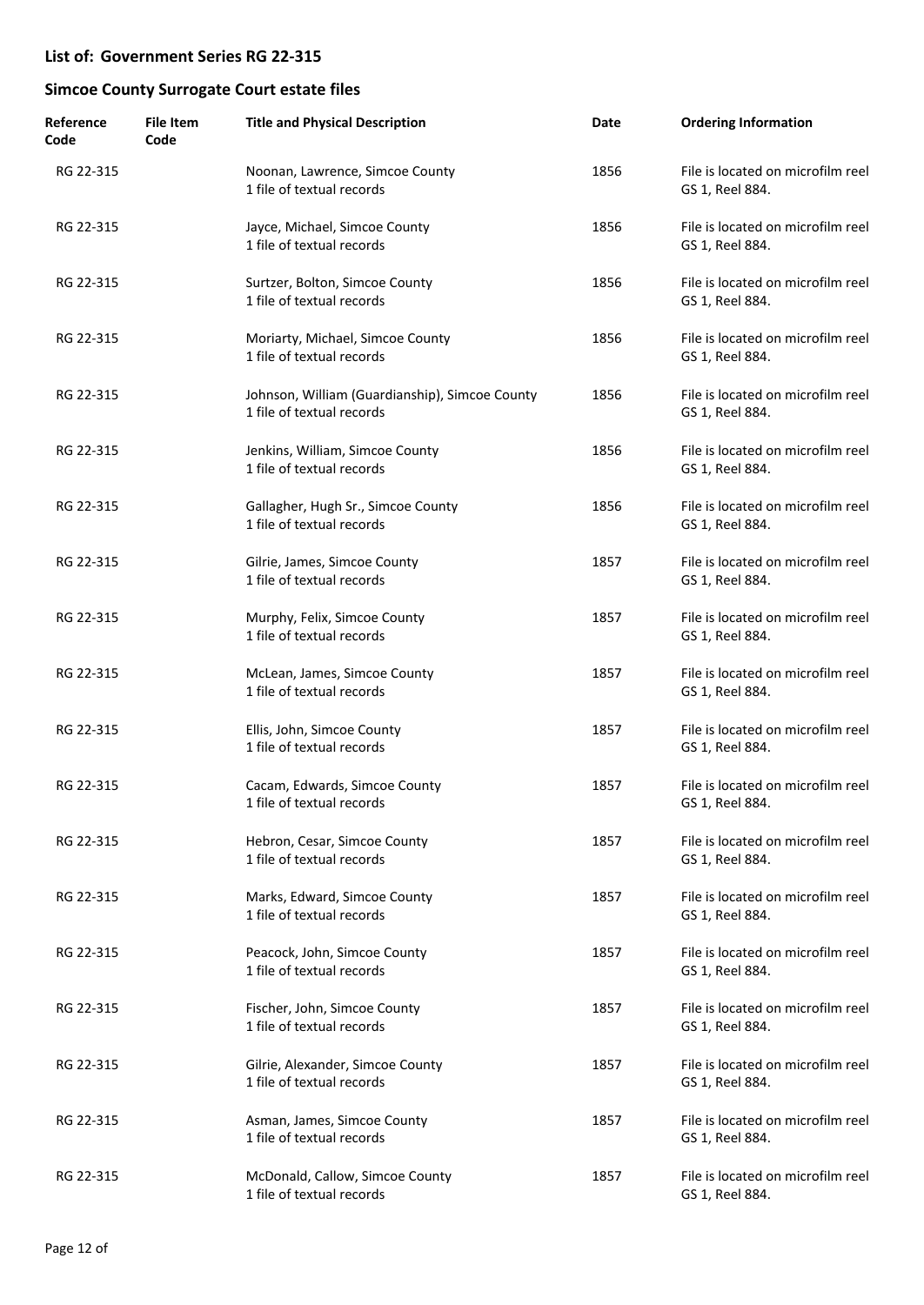| Reference<br>Code | <b>File Item</b><br>Code | <b>Title and Physical Description</b>                          | Date | <b>Ordering Information</b>                          |
|-------------------|--------------------------|----------------------------------------------------------------|------|------------------------------------------------------|
| RG 22-315         |                          | Mooney, William, Simcoe County<br>1 file of textual records    | 1857 | File is located on microfilm reel<br>GS 1, Reel 884. |
| RG 22-315         |                          | Faris, John, Simcoe County<br>1 file of textual records        | 1857 | File is located on microfilm reel<br>GS 1, Reel 884. |
| RG 22-315         |                          | McLean, Neil, Simcoe County<br>1 file of textual records       | 1857 | File is located on microfilm reel<br>GS 1, Reel 884. |
| RG 22-315         |                          | Cline, Jonathan P., Simcoe County<br>1 file of textual records | 1857 | File is located on microfilm reel<br>GS 1, Reel 884. |
| RG 22-315         |                          | Cunningham, Andrew, Simcoe County<br>1 file of textual records | 1857 | File is located on microfilm reel<br>GS 1, Reel 884. |
| RG 22-315         |                          | Astley, John W., Simcoe County<br>1 file of textual records    | 1857 | File is located on microfilm reel<br>GS 1, Reel 884. |
| RG 22-315         |                          | Murphy, Andrew, Simcoe County<br>1 file of textual records     | 1857 | File is located on microfilm reel<br>GS 1, Reel 884. |
| RG 22-315         |                          | Douglass, George, Simcoe County<br>1 file of textual records   | 1857 | File is located on microfilm reel<br>GS 1, Reel 884. |
| RG 22-315         |                          | Davison, William, Simcoe County<br>1 file of textual records   | 1857 | File is located on microfilm reel<br>GS 1, Reel 884. |
| RG 22-315         |                          | Chadwick, Richard, Simcoe County<br>1 file of textual records  | 1854 | File is located on microfilm reel<br>GS 1, Reel 884. |
| RG 22-315         |                          | Brooks, John, Simcoe County<br>1 file of textual records       | 1857 | File is located on microfilm reel<br>GS 1, Reel 884. |
| RG 22-315         |                          | McDonald, James, Simcoe County<br>1 file of textual records    | 1858 | File is located on microfilm reel<br>GS 1, Reel 885. |
| RG 22-315         |                          | Cokely, George, Simcoe County<br>1 file of textual records     | 1858 | File is located on microfilm reel<br>GS 1, Reel 885. |
| RG 22-315         |                          | Edmonson, John, Simcoe County<br>1 file of textual records     | 1858 | File is located on microfilm reel<br>GS 1, Reel 885. |
| RG 22-315         |                          | Fitzgibbon, Thomas, Simcoe County<br>1 file of textual records | 1858 | File is located on microfilm reel<br>GS 1, Reel 885. |
| RG 22-315         |                          | Burns, John, Simcoe County<br>1 file of textual records        | 1858 | File is located on microfilm reel<br>GS 1, Reel 885. |
| RG 22-315         |                          | McKee, Blair, Simcoe County<br>1 file of textual records       | 1858 | File is located on microfilm reel<br>GS 1, Reel 885. |
| RG 22-315         |                          | Foley, Hugh, Simcoe County<br>1 file of textual records        | 1858 | File is located on microfilm reel<br>GS 1, Reel 885. |
| RG 22-315         |                          | Miller, Alexander, Simcoe County<br>1 file of textual records  | 1858 | File is located on microfilm reel<br>GS 1, Reel 885. |